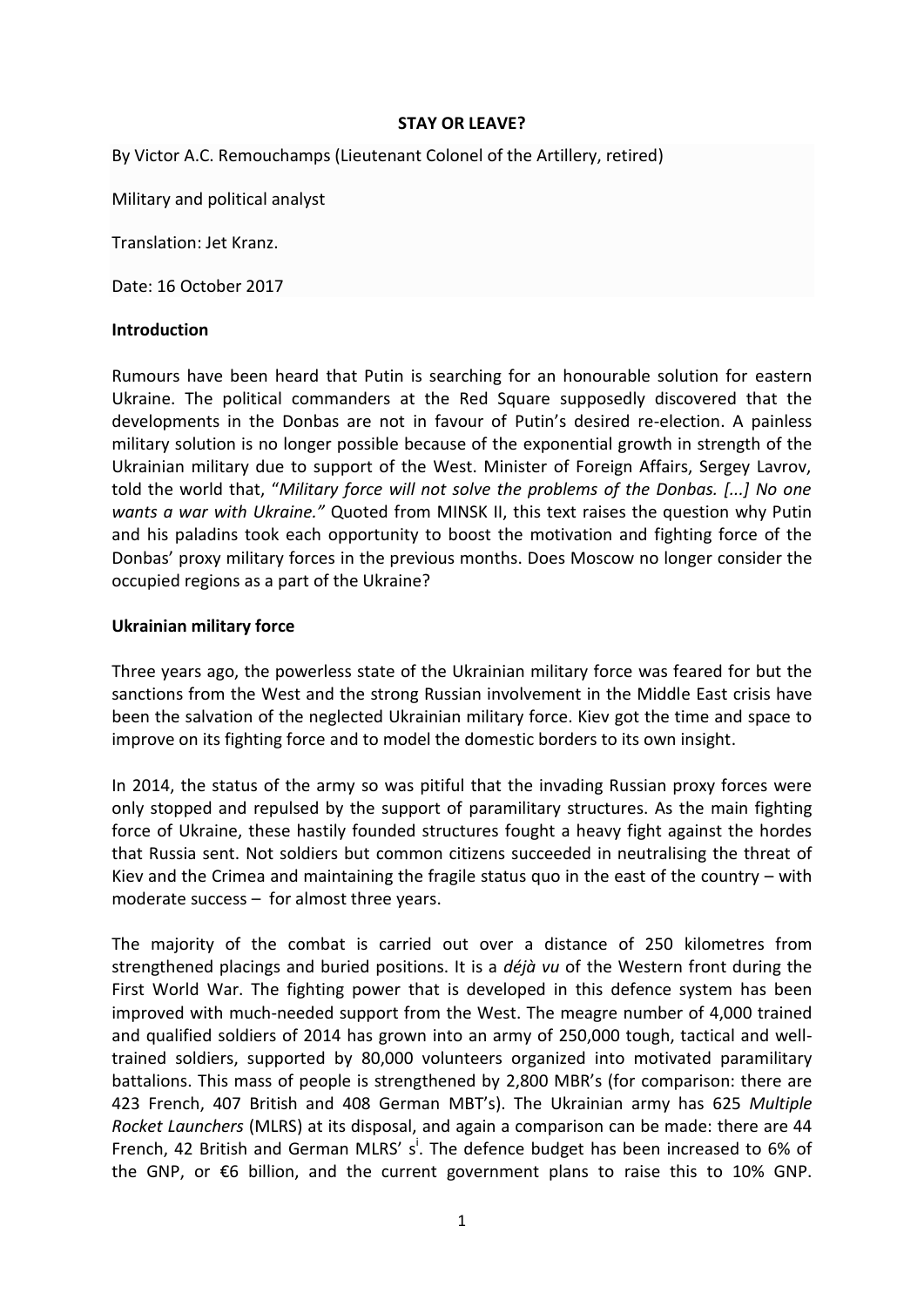Additionally, the American congress agreed with the supply of defence weapon systems such as the *Javelin* anti-tank system and the *Stinger* air-defence missile.



RQ 11 Raven UAV. Foto: http://olivedrab.com/idphoto/id photos uav rq11.php



Stinger Air Defense Missile System: Foto: https://www.armyrecognition.com



FGM 148-Javelin Anti Tank system. Foto: https://i.ytimg.com

Russia still has an overwhelmingly advantage as far as aerial platforms and MBT's are concerned, should a confrontation take place. Beefing up the Ukrainian Regular Army may



De situatie in 1991 (T72 tanks Goed voor de sloop)



LO T80, gemodificeerd en verbeterd



De nieuwe in Oekraine gefabriceerde Oplot tank (Eer aardeerde versie van de Russische T80, die i bescheiden aantalen is ingestroomd



SP 152: self Propelled art 152mm ook wel 253 (Akatsiya) genoemd

be delayed because the American president does not want to worsen the USA's already bad relation with Moscow. In spite of this, they started delivering the artillery location radars and a limited number of *Raven* reconnaissance drones.

Since the weapon arsenal contains too much outdated material, the budget raise would certainly be no luxury; *Kalashnikov* rifles date from the 70s! Medical transport and first echelons medical care are a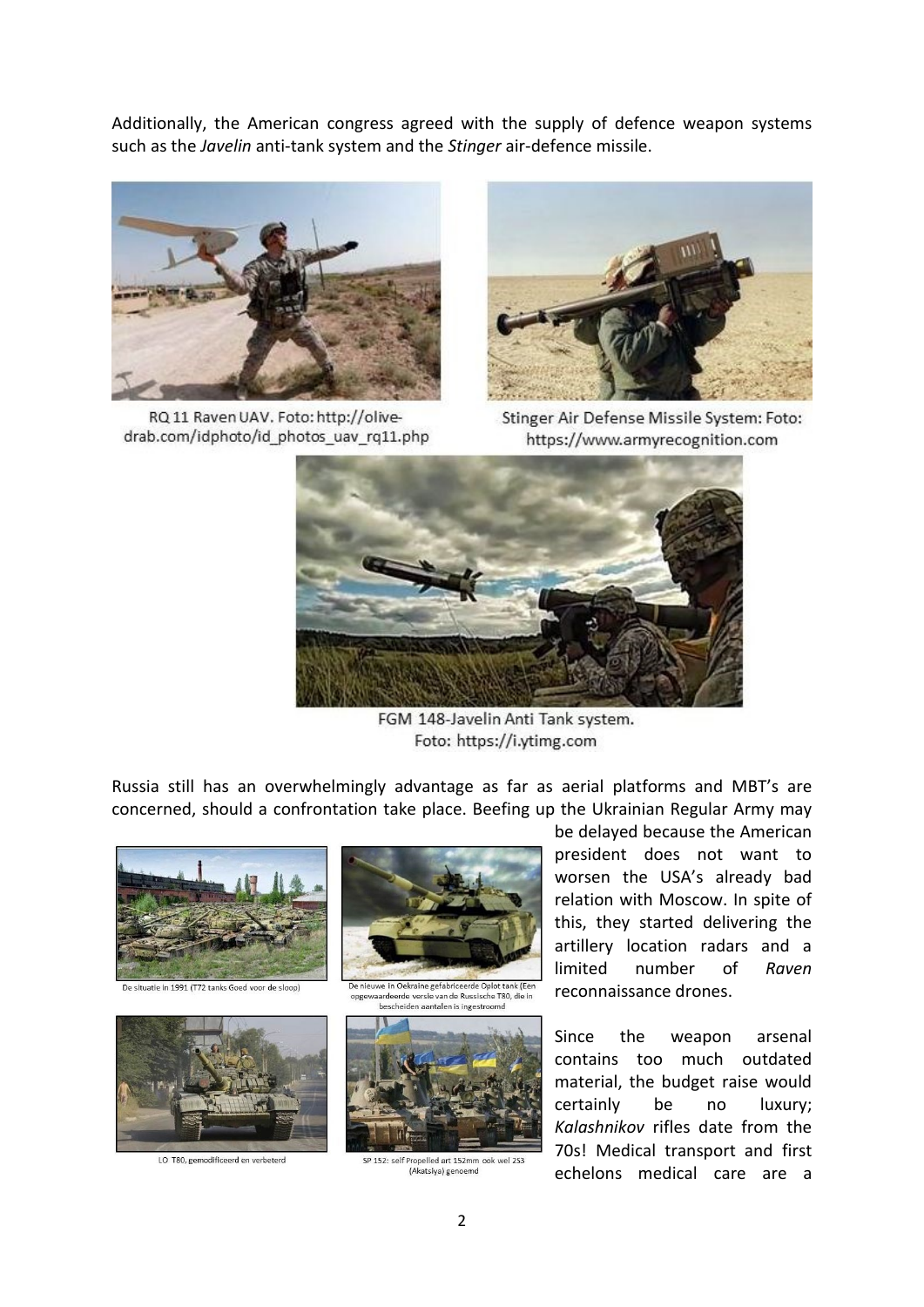disaster. Besides the first echelons treatment given by volunteers on the spot, there are barely any places for injured soldiers - the wounded can only be transported to local hospitals for treatment.

Maps are often outdated paper versions. If soldiers want to have a digital version, they have to purchase it themselves<sup>1</sup>. Body armour and night goggles are scarce as are battle rations and fresh bottled drinking water. Furthermore, the Ukrainian army is still eroded by corruption from within<sup>2</sup>.

In addition to the military's abovementioned strengths and weaknesses, is the solid will of the average Ukrainian to fend of new recruitment by leaders from Moscow. Highly motivated volunteers get together each weekend to improve their military skills and raise their operational experience. After three years of civil war, the population learned how to prevent itself better against the Russian hybrid war model. American instructors in *Yavoriv*  learned a lot from the experience of their Ukrainian students in this kind of *small wars 3* . A new eruption of violence and a step forward in the Donbas by the present militias will therefore not just take into account the soldiers in the 250 km long frontline, but will also take into account the thousands of tightly organized partisan units in the area between the Donbas and the *Dnjepr-Kakhovka* reservoir. The small proxy armies in the Donbas are confronted with a considerable fighting force which excludes a painless and fast march towards the *Dnjepr*. These conditions and adjustments of the Donbas' combat area will, like in Ypres in 1917, result in a high amount of casualties.

Although the Ukrainian army cannot compete with the Russian army, Moscow realizes that continuing a policy with violence as the starting point, will result in an armed conflict in the near future, of which the result is unpredictable. An unappealing prospect for Moscow.

## **No military solution? What happens next?**



## **Putin, the strong man. Photo: Euromaidan.com**

Putin supposedly missed the opportunity to go forward from the Donbas and now sees his chances to quickly strengthen his grip on Kiev and the

Crimea dwindle. He is currently confronted with a growing domestic unrest and a strong opposition against his expansion activities in Belarus. An exception is a stronger Ukrainian resistance on the Donbas combat area. In both cases, the average Russian and Belarus' citizen seem to be done with Putin's power play. As a result, his image of a strong patriotically, determined leader and top class strategist is eroding.

What did Lavrov, Putin's most important spokesperson, mean when he said "*there is no military solution for Eastern Ukraine"*? Is Moscow planning to reduce its support to the proxy armies in the Donbas or to stop it completely? Would not such a decision diminish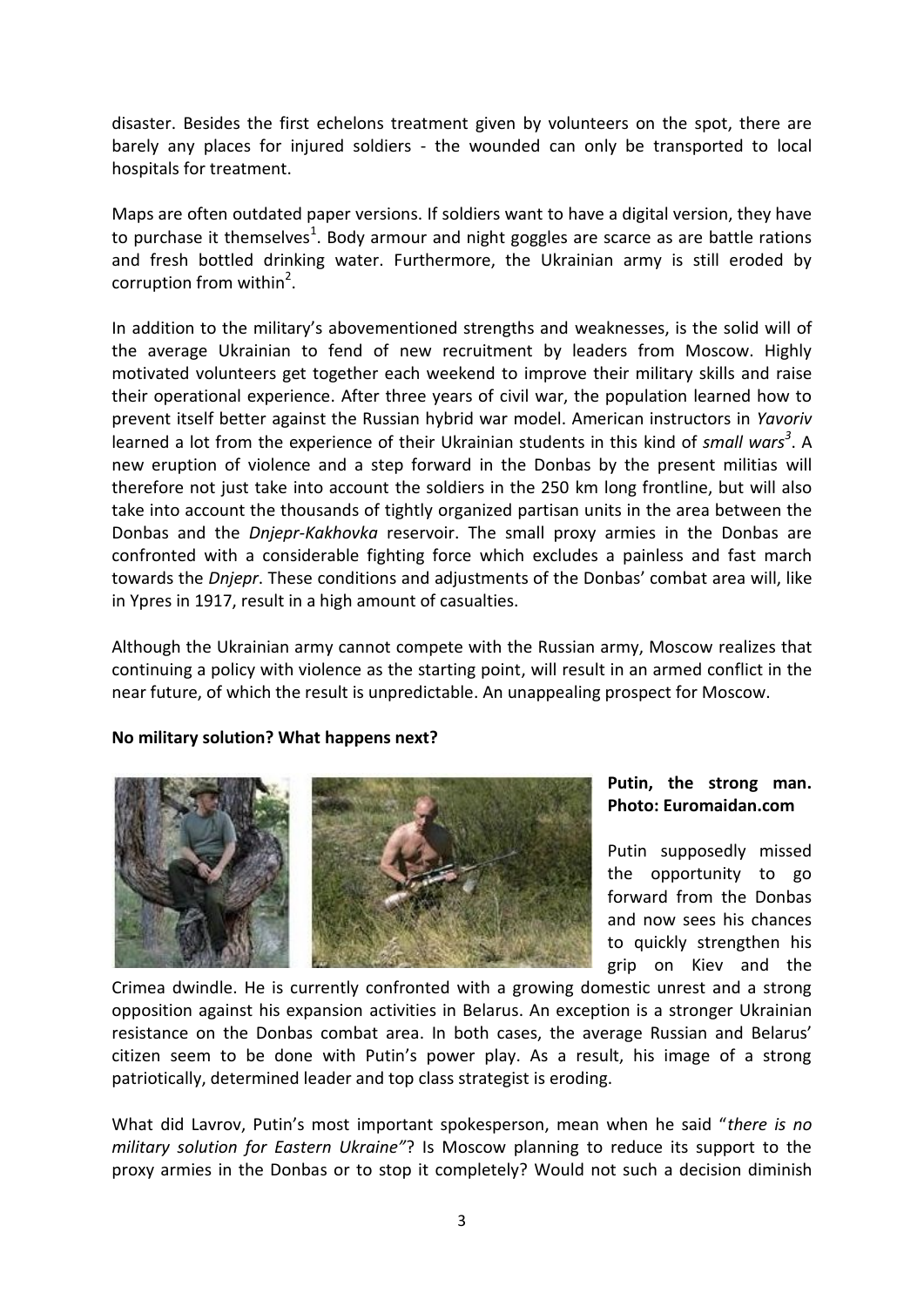Russia's prestige on the international stage? To leave the Donbas would mean a loss of face and would hurt his image as the "*Karpov of the Red Square"*. It would also mean the imminent end of the two proxy republics and their leaders Zakharchenko (DPR) and Plotnicky (LPR). Will Moscow finally execute the MINSK II agreement? A lot of questions and no answers yet.

## **The pressure remains on the Donbas Basin.**

One thing is certain: despite what Moscow tried to say through Lavrov, loss of face is the last thing Putin could use under the current conditions. Perhaps this is meant to give Putin time to turn things to his advantage in Russia and neighboring countries such as Belarus and Georgia. The Russian pressure on the Ukraine will supposedly be maintained. Moscow will not reduce its support to the two small Donbas republics; provocations will keep happening at the artificially drawn boundaries. An aggressive event coming from the Ukraine taking place before the Russian presidential elections in 2018 would suit Putin just fine. This will give him arguments for a violent response to repair the damage.

If Moscow withdraws from the Donbas to get Trump onboard, in spite of the negative effects for Putin, an opening is created for Moscow to negotiate some matters in its own favor. Sanctions and Western repair payments for the reconstruction of the societal and infra structure of the Donbas will without a doubt be important agenda items. The question is whether Putin can exclude the Crimea from the negotiations. Giving up the Crimea would have a devastating effect on the moral of the Russian people and a major influence on Putin's fall.

## **A prolonged Guessing Game?**

Putin has a different view on reality than the majority of western Politicians. Therefore future developments should be approached with caution and monitored intensively. The prediction has not been materialized that Moscow may exploit the grand scale exercise ZAPAD 2017 on Belarusian territory! Yet! Because the western hope that Moscow will leave the eastern Ukraine, is a false one. The Donbas serves ample opportunities for Putin such as a power projection platform for an offensive to the *Dnepr* as well as the creation of *Novorossyia*, as a pledge to get better results at coming negotiations about the future of the Donbas or to mitigate western sanctions. He will not drop the Donbas without a brutal fight.